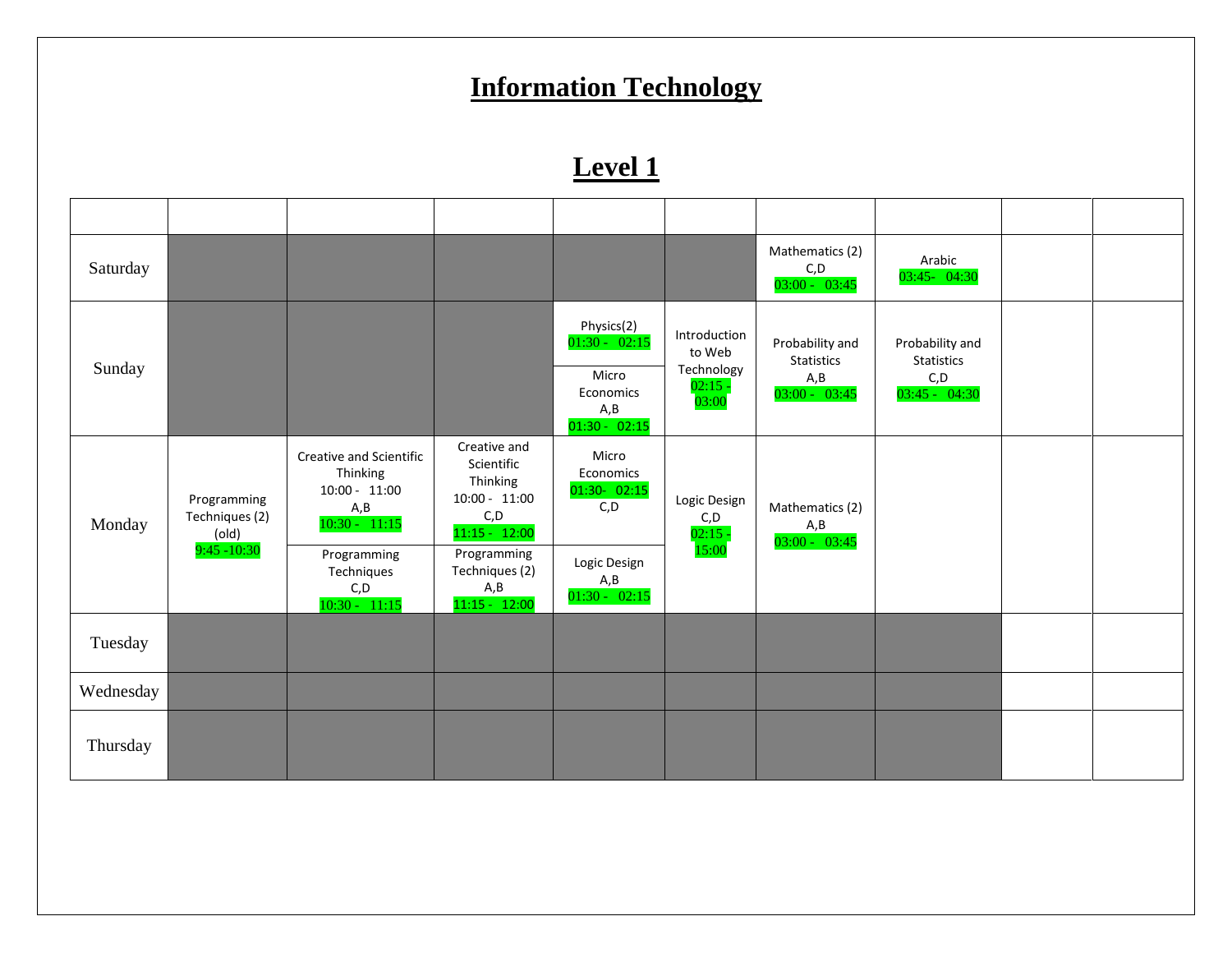#### **Information Technology Office hours Level 2** Saturday Algorithms and Data structure 03:45 - 04:30  $A, B$ Sunday Human Rights and Ethics  $10:30 - 11:15$  $C.D$ Human Rights and Ethics 11:15 – 12:00 A,B Information Economy  $9:45 - 10:30$  $C.D$ Information Economy 10:30 – 11:15 A,B Monday Tuesday Numerical Methods 03:00 - 03:45 C,D Numerical Methods 03:45 - 04:30 A,B Algorithms and Data structure 03:45 - 04:30 C,D Wednesday Software Engineering (1) A,B 12:00 – 12:45 **Software** Engineering (1) C,D  $12:45 - 01:30$ Computer Organization (1) 03:00 - 03:45 A,B Computer Organization (1) 03:45 - 04:30 C,D Operating Systems C,D  $12:00 - 12:45$ Operating Systems A,B  $12:45 - 01:30$ Thursday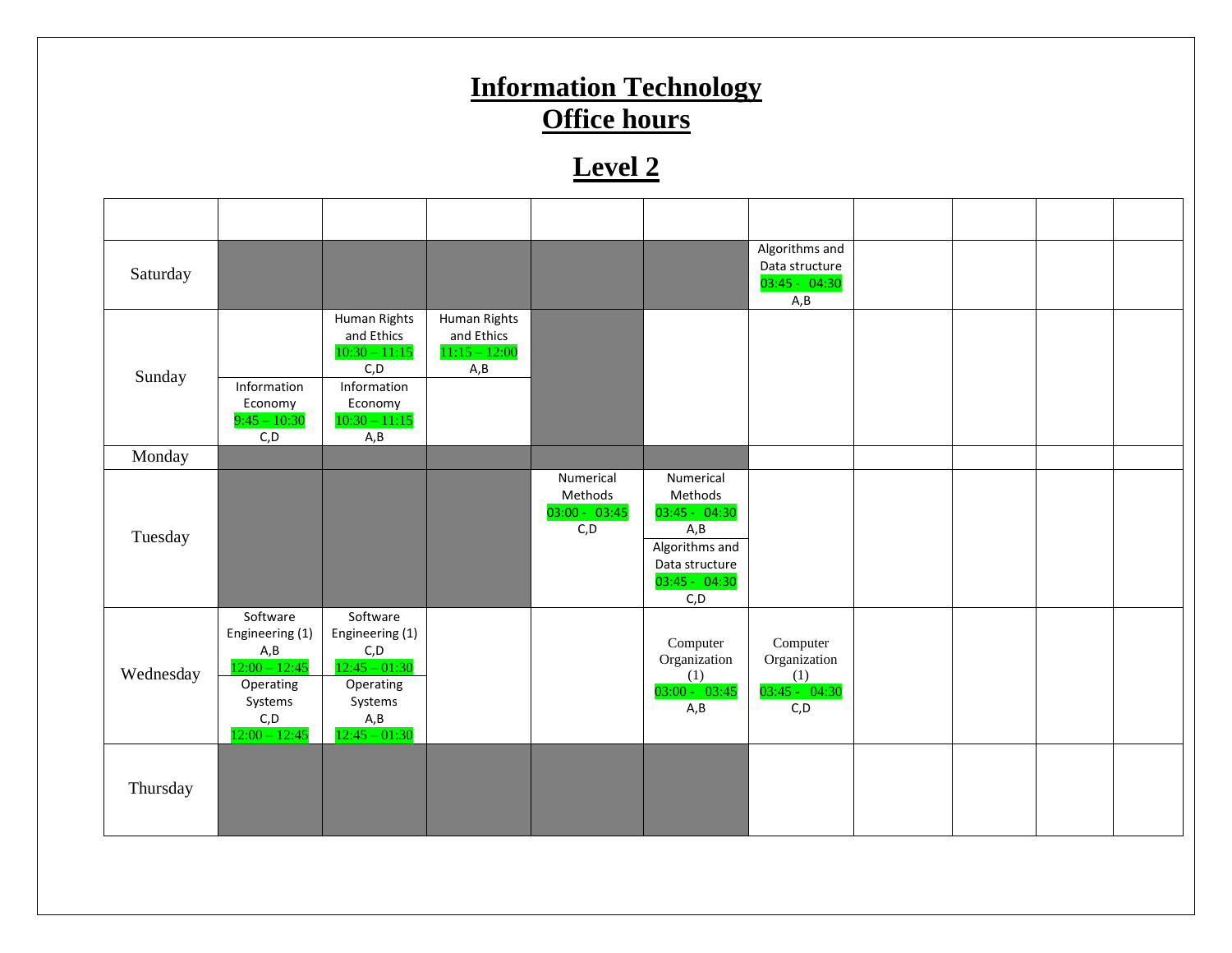